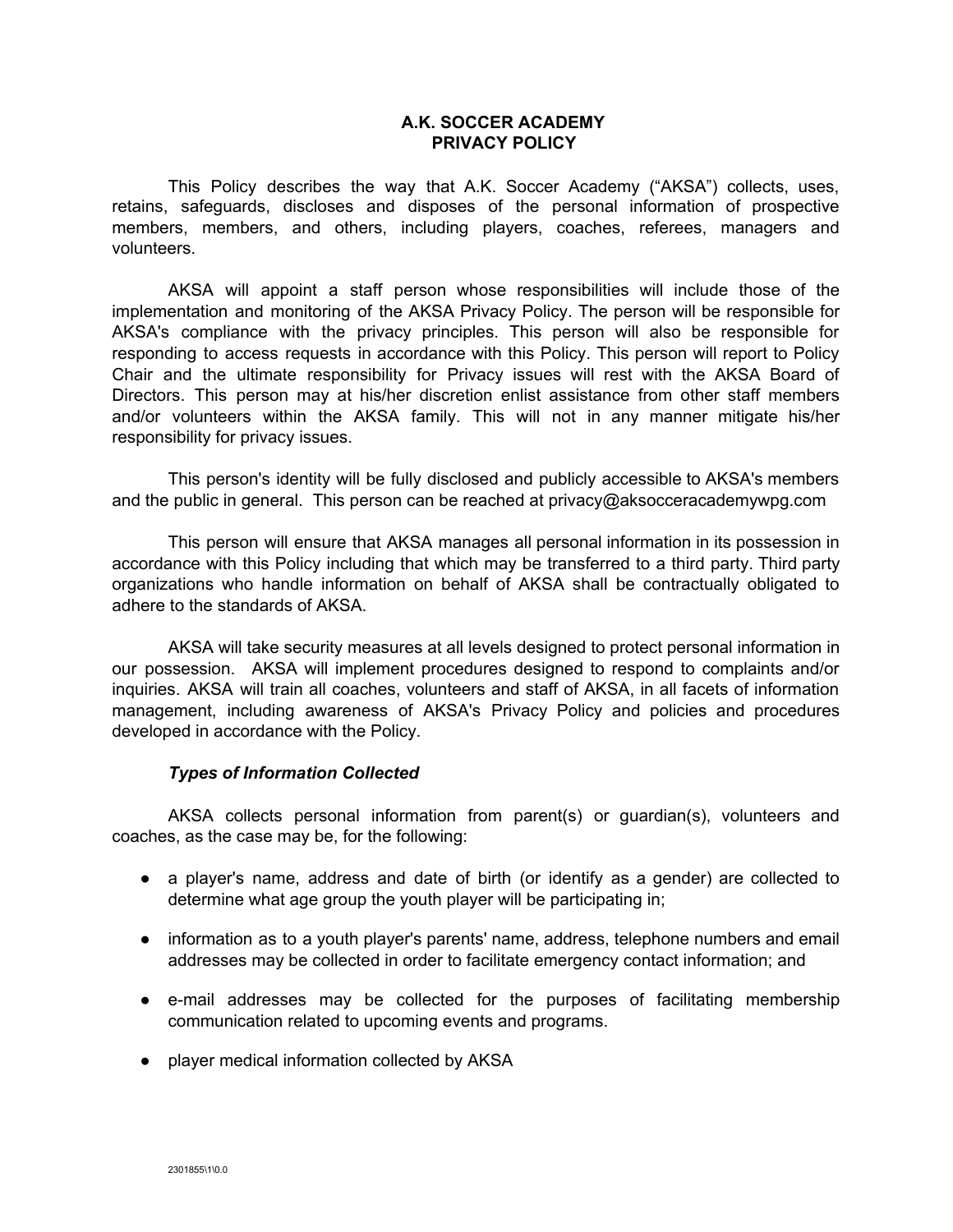### *Media Release including Photos and videos*

- AKSA, with consent, has the right to take photos and videos of Academy members including Players, Parents and Staff members for the purposes of marketing or showcasing AKSA through Social Media using the AKSA Website, Youtube, Facebook, or Instagram as well as Posted in Magazine/Print Ads. This includes posters and advertisements posted at Skylight facility.
- Media Release Form must be signed by each AKSA Player and Parent, AKSA Staff Member - yes for consent and No for no consent and record must be kept.
- At anytime if AKSA Player/Parent and or Staff member decides to withdraw consent, a new form will be required to be filed out and a record kept.

#### *Consent*

AKSA will use the personal information for the uses specified above. By providing your information to AKSA you are deemed to consent to our use of the information for the purposes of our soccer program.

If at any time you wish to withdraw your consent for the use of your information for any purposes, you may do so by contacting Policy Chair. We will do our best to accommodate your request in a timely fashion.

### *Limitations to Collection of Information*

AKSA shall not unsystematically collect information. The amount and type of information we collect shall be limited to that which is required to fulfill our identified purposes.

AKSA will not use any form of deception in gaining personal information from its members.

AKSA shall limit use of personal information it collects to purposes that we have disclosed above.

AKSA shall maintain information for certain periods of time dependent upon necessity.

#### *Safeguards*

Methods of protection and safeguards to be implemented shall include but in no way be limited to locked files, offices and storage areas, security clearances and need to know access as well as technological measures such as passwords and encryption.